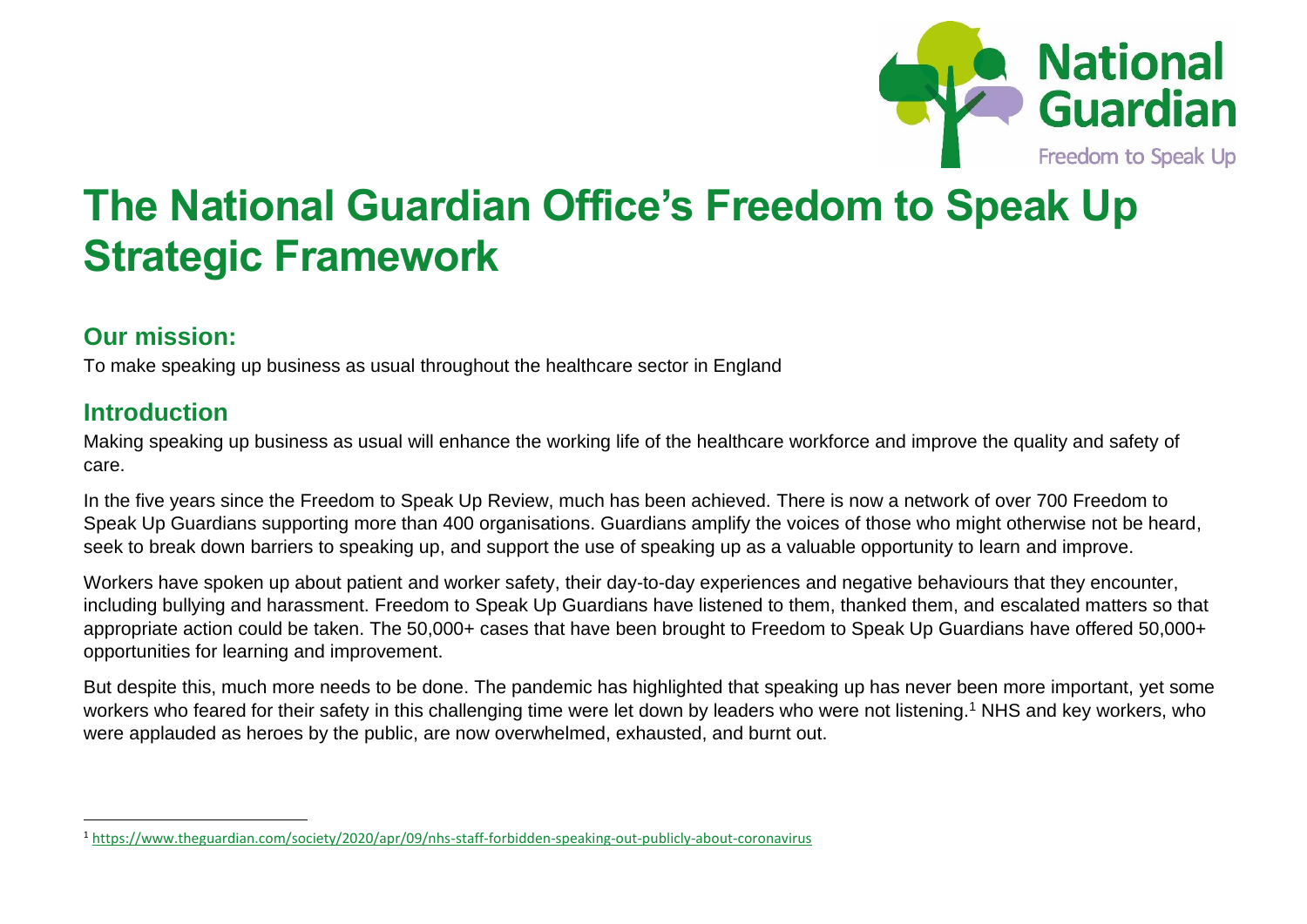Our most immediate concern is ensuring that speaking up works well now so that our healthcare workforce feels empowered and listened to. Voice is one of the three main pillars of the NHS People Plan; listening and acting upon matters raised means that Freedom to Speak Up delivers on the promise of the NHS as the best place to work.

Our strategic direction is to build on the improvements that Freedom to Speak Up has already made, ensuring that speaking up arrangements work consistently well. The freedom to speak up should be available to everyone in the healthcare system, irrespective of where they work.

Our learning over the past five years has shown that the promoters and barriers of speaking up are universal. A move towards **universal** principles for creating a speak up, listen up, follow up culture – and implementing the Freedom to Speak Up Guardian role – is therefore both possible and necessary. This will promote **consistency** and support the development of a more integrated healthcare system.

This strategic framework also sets out a journey towards gaining greater **assurance** about speaking up culture and the quality and consistency of how the Freedom to Speak Up Guardian role is implemented.

We have developed our strategy with valuable contributions from our colleagues in national bodies, leaders and workers' representatives – including from outside the healthcare sector – and Freedom to Speak Up Guardians. We are grateful for their input and guidance.

We have themed our strategic framework into four core pillars of support: workers; Freedom to Speak Up Guardians; leadership; and the healthcare system.

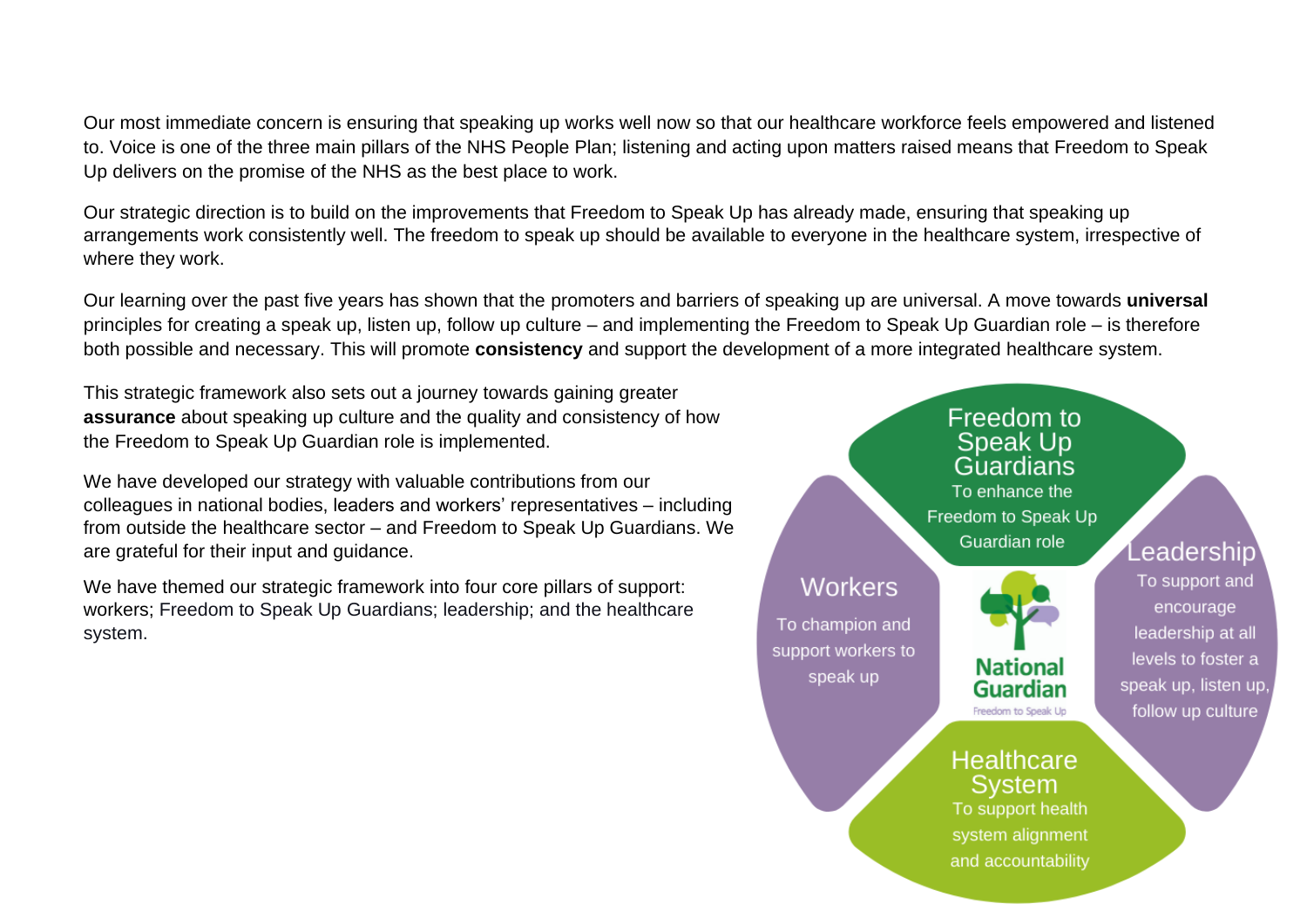#### **How we work:**

As we pursue our mission to make speaking up business as usual, we will:

- Work in **partnership**
- **Listen to diverse voices**
- **Embed Freedom to Speak Up in everyday practice**
- **Respond to and influence** the changing landscape of healthcare
- **Use data and intelligence** to inform our decisions
- Regularly seek **feedback** on what we do.

We will role-model the Freedom to Speak Up Guardian values of:

- **Courage**: speaking truthfully and challenging appropriately
- **Impartiality**: remaining objective and unbiased
- **Empathy**: listening well and acting with sensitivity
- **Learning**: seeking and providing feedback and looking for opportunities to improve.

# **About the National Guardian's Office**

The National Guardian's Office works to make speaking up business as usual.

The office leads, trains and supports a network of Freedom to Speak Up Guardians in England and provides learning and challenge on speaking up matters to the healthcare system.

The role of Freedom to Speak Up Guardians and the National Guardian were established in 2016 following the tragic events at Mid-Staffordshire NHS Foundation Trust and recommendations from Sir Robert Francis QC's Freedom to Speak Up Review.

There are now over 700 Freedom to Speak Up Guardians in NHS and independent sector organisations, national bodies and elsewhere. Freedom to Speak Up Guardians help protect patient safety and the quality of care; improve the experience of workers; and promote learning and improvement.

They do this by ensuring that workers are supported in speaking up and that issues raised are used as opportunities for learning and improvement. They work within their organisations to help ensure that barriers to speaking up are addressed and a positive culture of speaking up is fostered.<sup>2</sup> [www.nationalguardian.org.uk](http://www.nationalguardian.org.uk/)

<sup>2</sup> <https://nationalguardian.org.uk/for-guardians/job-description/>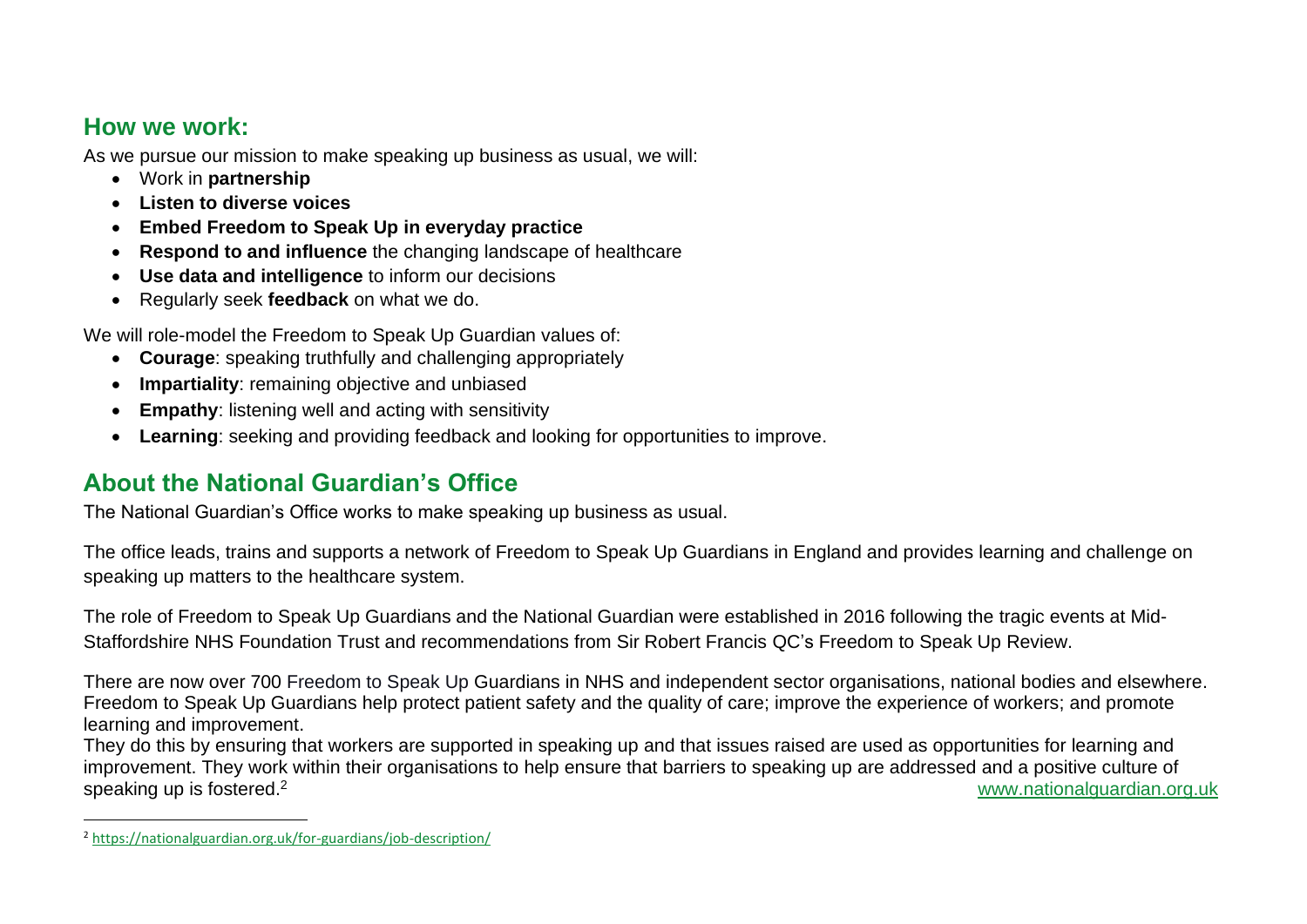

#### **Workers**

Despite improvement over the past five years, more needs to be done to foster a speak up, listen up, follow up culture, where workers are listened to and appropriate action taken as a result.

Suppression of the voices of workers and victimisation of those who speak up are still being reported in some cases.<sup>3</sup> This cannot be tolerated. It causes suffering for people who are trying to do the right thing and those they are trying to help. It erodes trust in the speaking up process and fails to prevent avoidable harm or benefit from suggestions for improvements.

To address this, we will support workers by:

- Championing speaking up
- Reflecting the voice of workers in speaking up reviews
- Engaging with partners to promote protection for those who speak up
- Providing training tools for workers to promote a speak up, listen up, follow up culture

<sup>3</sup> [https://nationalguardian.org.uk/wp-content/uploads/2021/04/ftsug\\_survey\\_report\\_2020.pdf](https://nationalguardian.org.uk/wp-content/uploads/2021/04/ftsug_survey_report_2020.pdf)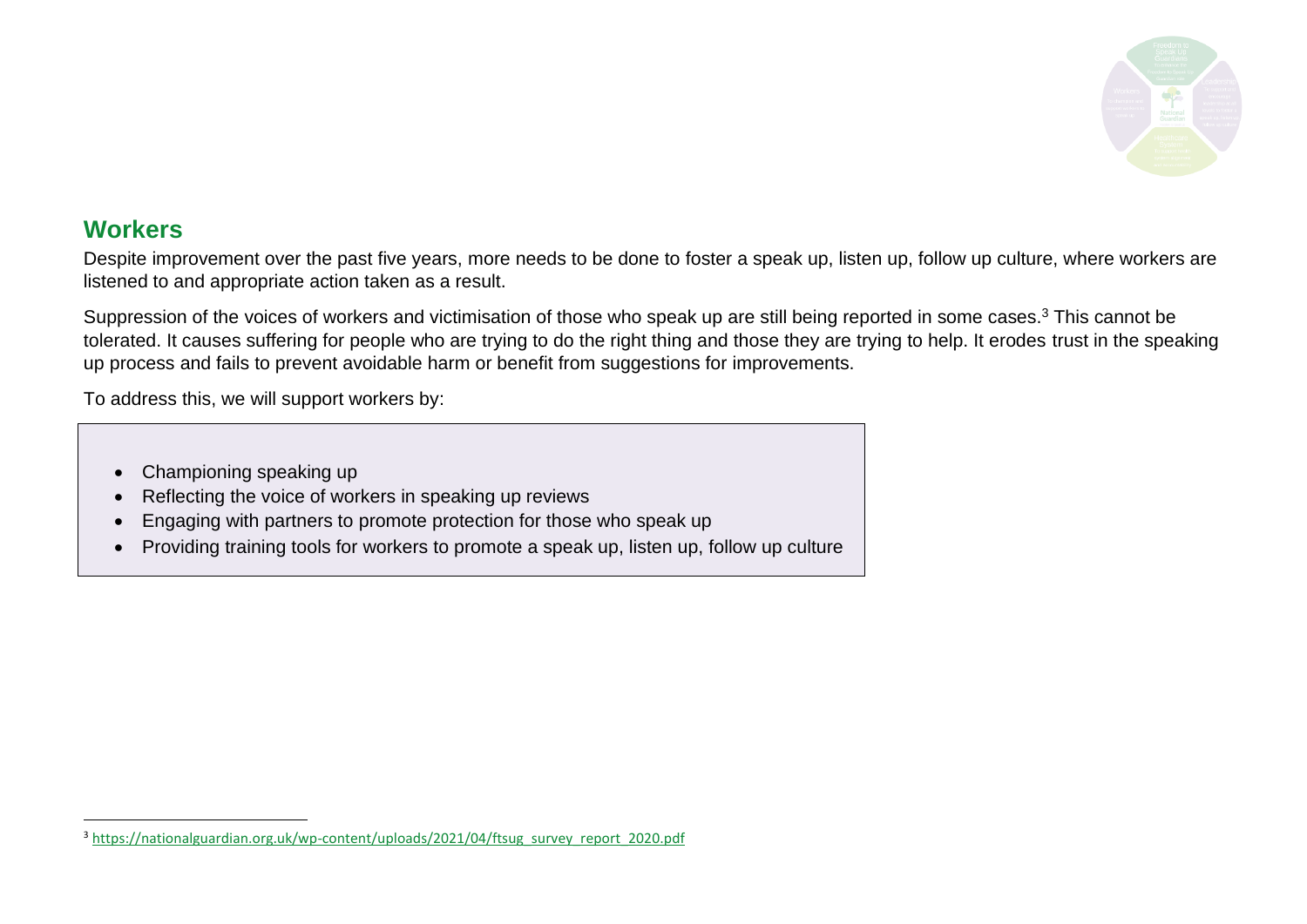

## **Freedom to Speak Up Guardians**

Freedom to Speak Up Guardians perform a vital function in the workplace, as evidenced by the 50,000 cases that have been handled since they have been established. Their role is challenging and the cases they handle can be sensitive and complex. The proactive element of their role requires them to engage with a range of stakeholders, as they identify and seek to remove barriers to speaking up.

To perform their role effectively, Freedom to Speak Up Guardians must have the necessary knowledge, confidence and credibility so that they meet the needs of the workers and organisations they support.

As the network continues to grow and develop, we also need greater assurance of the quality and consistency in how the Freedom to Speak Up Guardian role is carried out. This will help promote the quality and consistency of how workers and organisations are supported.

We will support and develop the Freedom to Speak Up Guardian role by:

- Regularly reviewing and updating the training, guidance and support we provide Freedom to Speak Up Guardians, reflecting the universality of the role and the organisations appointing Freedom to Speak Up Guardians
- Developing a register of Freedom to Speak Up Guardians that have completed NGO training
- Developing standards and quality assurance mechanisms for Freedom to Speak Up Guardians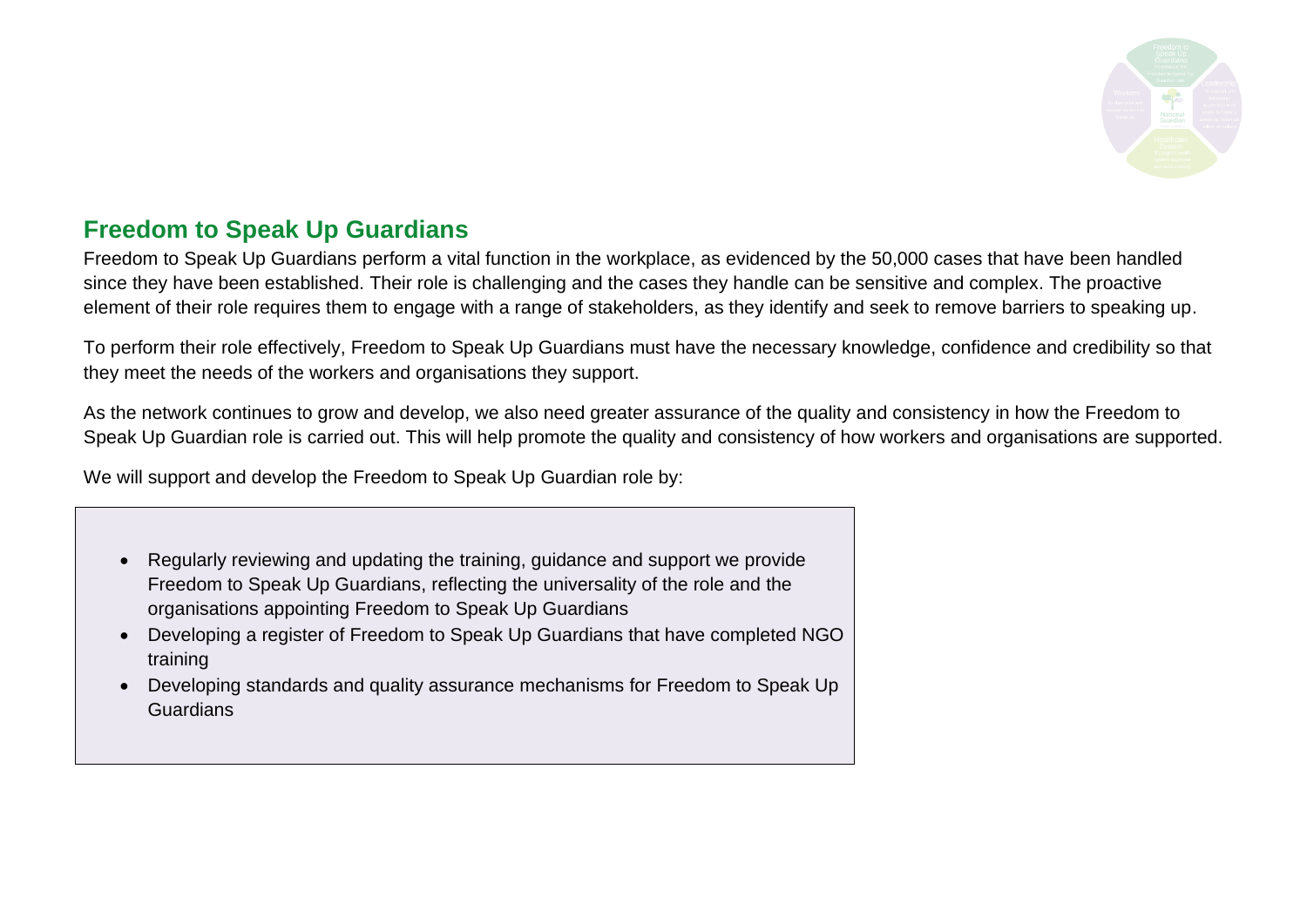

### **Leadership**

Speaking up is an opportunity to learn, develop and improve. Welcoming speaking up, however it happens, is an integral aspect of leadership. Embracing this allows Freedom to Speak Up to effectively contribute to the safety and quality of care and improvements in the working environment.

Leaders at all levels should understand that they set the tone when it comes to fostering a speak up, listen up follow up culture.

However, Freedom to Speak Up Guardians report that they are not always supported or that speaking up is not always viewed as an opportunity for learning and improvement. Guardians themselves have felt victimised for doing the job expected of them. This must change.

We will support and encourage speak up, listen up and follow up to be natural leadership behaviours by:

- Supporting the delivery of universal guidance and supportive tools for leaders to enable them to improve speaking up culture within their organisation and across the system
- Providing learning to support leaders to recognise and utilise the potential for speaking up to accelerate improvement
- Provide training for workers, including leaders, to promote a speak up, listen up, follow up culture
- Promoting the use of data and intelligence to inform good practice, describing trends and challenges, and encouraging improvement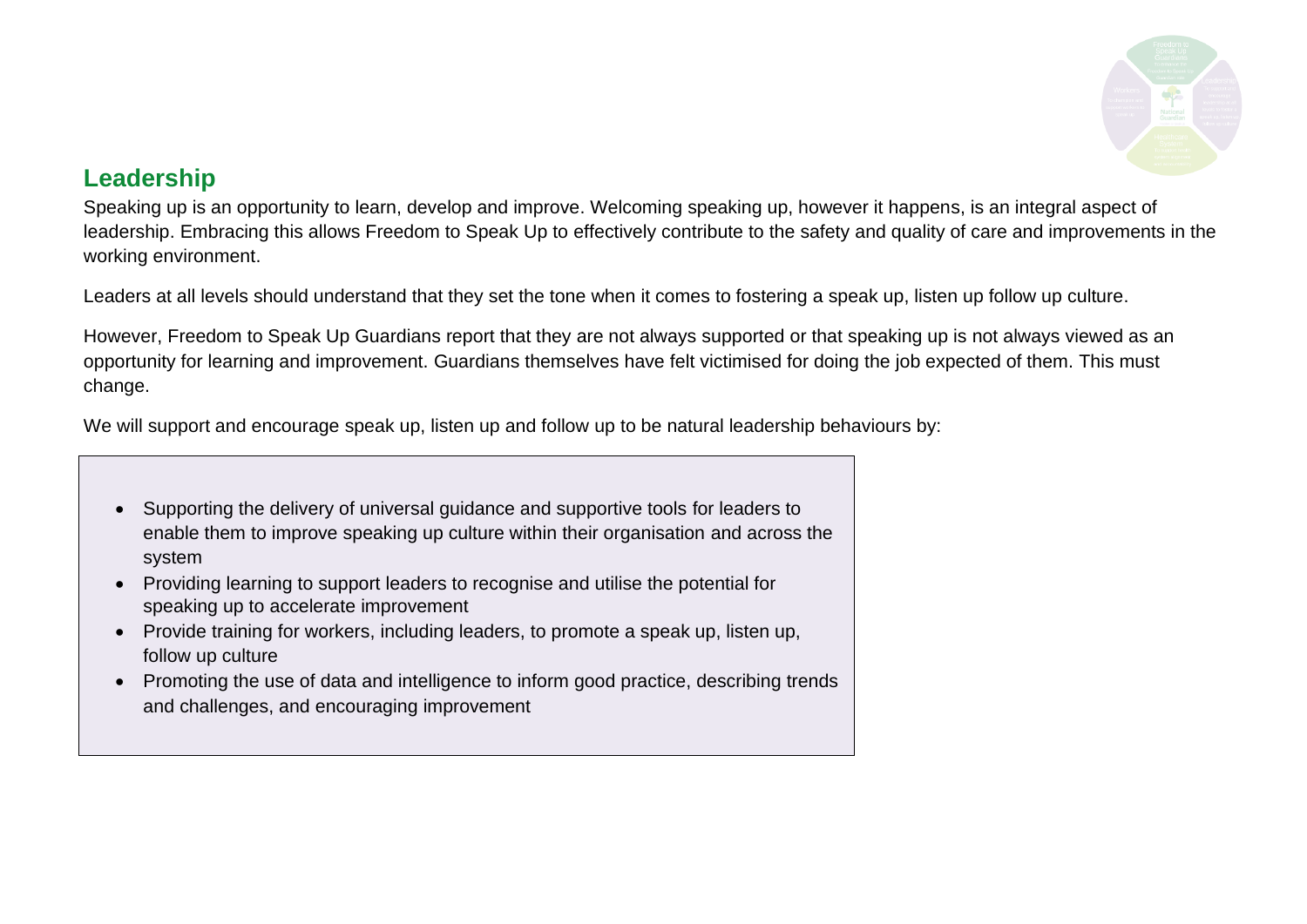

#### **Healthcare System**

Good practice fails to flourish when it is not supported from the top. The systemic drivers to promote effective speak up, listen up, follow up cultures have been inconsistent, uncoordinated and, in some cases, in conflict.

Just as leadership fosters healthy cultures for organisations, speaking up can only become embedded at the organisational level when it is supported by the system. National organisations must set the tone and role-model the good practice they require of others.

There needs to be alignment and consistency so that workers, wherever they are, receive a high quality, consistent response when they speak up.

To promote this, we will:

- Promote universal principles for speaking up and their application across the system
- Produce information on good practice and guidance
- Seek to establish a consistent set of metrics that allows speaking up culture to be understood at the organisational, system, and national level
- Bring national bodies together to develop a consistent and supportive response when workers speak up